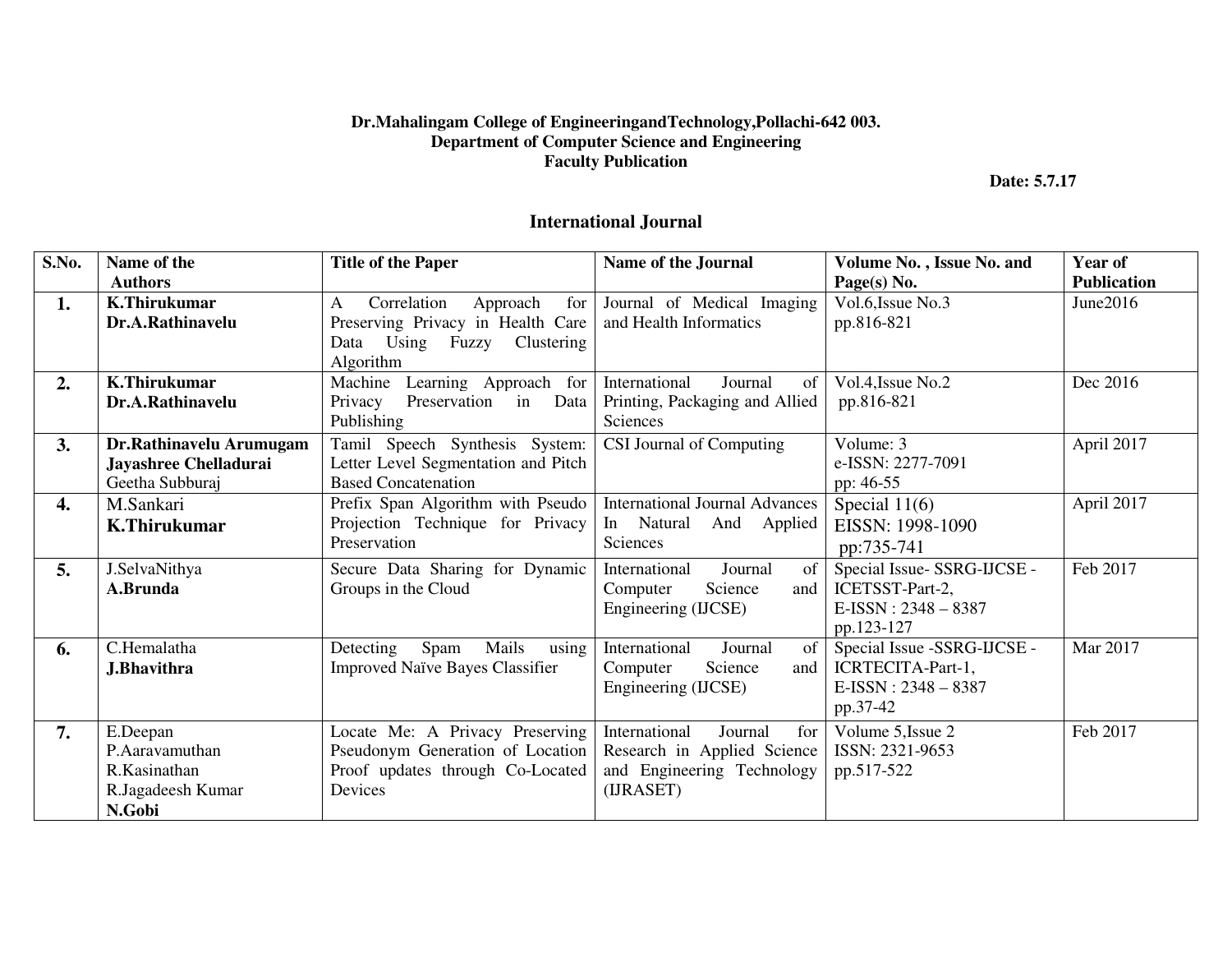| 8.  | J.Kiruthika Devi<br>N.Sumathi                                          | Image Retrieval Using Efficient<br>Manifold Ranking Model with<br>Multi-modal<br>Distance<br>Metric<br>Learning                        | International<br>Journal<br>of  <br>Science<br>Computer<br>and<br>Engineering (IJCSE)                                | Special Issue<br>SSRG-IJCSE - ICRTECITA-<br>Part-1<br>$E$ -ISSN: 2348 - 8387<br>pp.5-11 | Mar 2017         |
|-----|------------------------------------------------------------------------|----------------------------------------------------------------------------------------------------------------------------------------|----------------------------------------------------------------------------------------------------------------------|-----------------------------------------------------------------------------------------|------------------|
| 9.  | S.Sripavithra<br>S.Akalya<br>S.Rajarajeshwari<br>J.Kannan<br>N.Sumathi | Print<br>Detection<br>Finger<br>Using<br><b>Minutiae Extraction</b>                                                                    | International<br>Journal<br>for<br>Research in Applied Science<br>and Engineering Technology<br>(IJRASET)            | Volume 5, Issue 3<br>ISSN: 2321-9653<br>pp.672-675                                      | Mar 2017         |
| 10. | K.Umamaheswari<br>V.Priya                                              | Aspect ranking Based on Author<br>Specific Information Aggregation                                                                     | Journal<br>of<br>Scientific and<br><b>Industrial Research</b>                                                        | Vol No.75,<br>Issue No.09,<br>pp.534-539                                                | Sep 2016         |
| 11. | B.Suganya<br>V.Priya                                                   | Particle Swarm Optimization Based<br>Feature<br>Selection<br>and<br>Summarization<br>of<br>Customer<br>Reviews                         | International<br>Journal<br>of<br>Science<br>Computer<br>and<br>Engineering (IJCSE)                                  | SSRG-IJCSE - ICETSST-Part-<br>$2 -$<br>$E$ -ISSN: 2348 - 8387<br>pp.131-135             | Feb 2017         |
| 12. | A.Akil Kumar<br>P.MithunKumar<br>R.Kiruthiga<br>R.Anitha<br>V.Priya    | Rule<br>Based<br>Improved<br>Fuzzy<br><b>Classification System Using Feature</b><br>Selection and Bagging for Large<br><b>Datasets</b> | International<br>Journal<br>$\sigma$ f<br>Science and Research(IJSR)                                                 | Volume 6, Issue 3<br>ISSN: 2319-7064<br>pp.1206-1209                                    | Mar 2017         |
| 13. | K.Vidhya<br>A.Brunda                                                   | Automatic Code Generation and<br>Code Reusability through Software<br><b>Clone Repositories</b>                                        | International<br>Journal<br>of 1<br>Advanced<br>Research<br>in<br>Computer<br>Science<br>and<br>Software Engineering | Volume 7, Issue 6<br>ISSN:2277 128x<br>pp:532-536                                       | <b>June 2017</b> |
| 14. | A.C DharaniDharan,<br>S.S Rahul Prakash<br><b>Kiruthiks S</b>          | Document<br>Summarization<br>Multi<br>K-Methods<br>using<br>clustering<br>Approach                                                     | International<br>Journal<br>for<br>Research in Applied Science<br>and Engineering Technology<br>(IJRASET)            | Volume 5, Issue 2<br>ISSN: 2321-9653<br>pp.639-641                                      | Feb 2017         |
| 15. | K.Kavin<br>M.Ponvimal<br>L.Nithya<br>B.VishnuPriya<br>P.BoopathiRajan  | Life<br>style<br>based<br>friend<br>A<br>Recommendation system                                                                         | International<br>Journal<br>for<br>Research in Applied Science<br>and Engineering Technology<br>(IJRASET)            | Volume 5, Issue 2<br>ISSN: 2321-9653<br>pp.595-598                                      | Feb 2017         |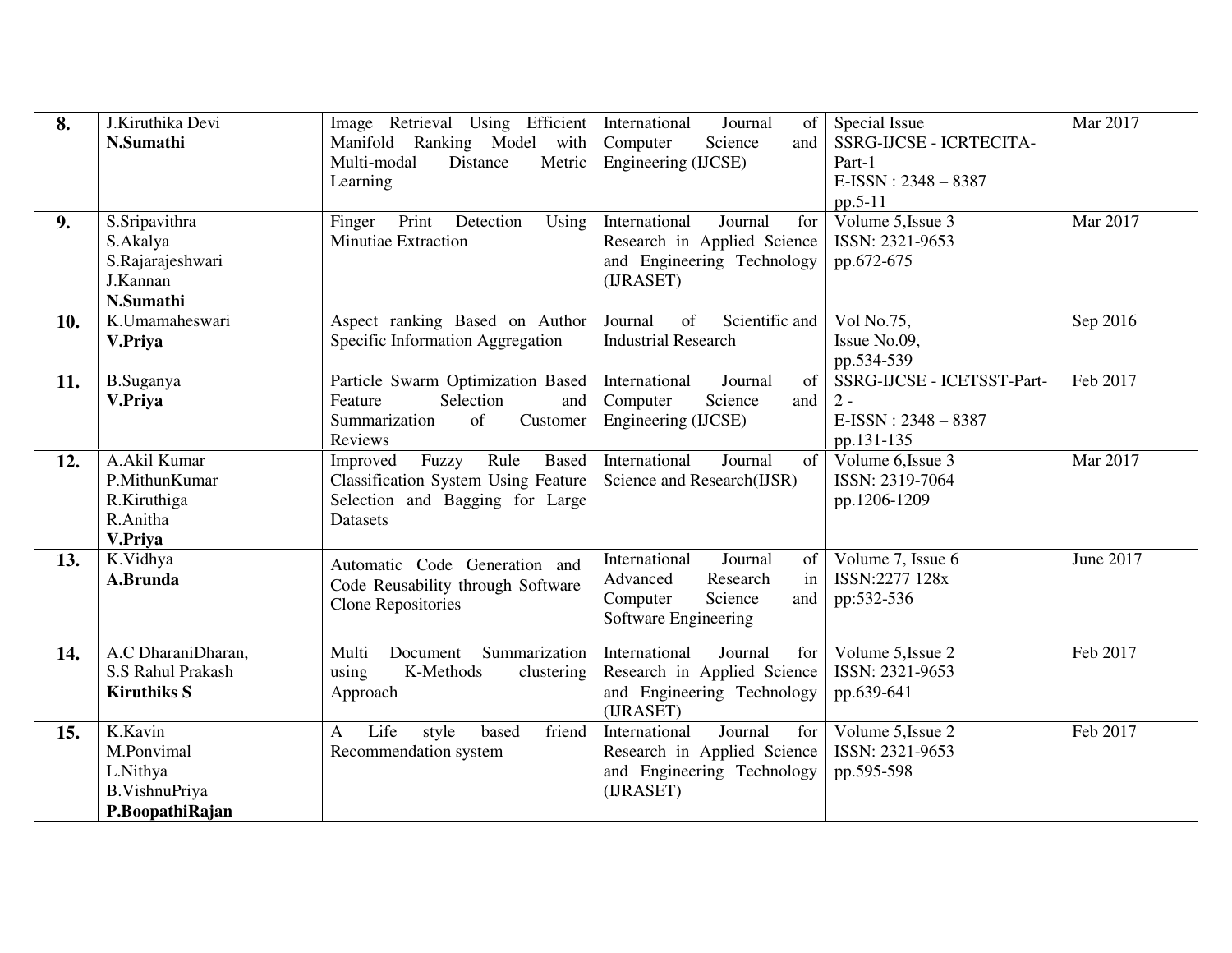| 10. | M.Amaravarthi | Radio-Frequency Identification and International                           | Journal                                   | for   Volume 5, Issue 2 | Feb 2017 |
|-----|---------------|----------------------------------------------------------------------------|-------------------------------------------|-------------------------|----------|
|     | K.Zubaer      | Sensor based Safe Zone vehicle Research in Applied Science ISSN: 2321-9653 |                                           |                         |          |
|     | B.Vinubhala   | Speed Control                                                              | and Engineering Technology   $pp.599-602$ |                         |          |
|     | K.Tamilselvan |                                                                            | (URASET)                                  |                         |          |
|     | J.Tamilselvi  |                                                                            |                                           |                         |          |

## **International Conference**

| S.No | <b>Name of the Authors</b> | <b>Title of the Paper</b>            | <b>Conference / Seminar</b>          | <b>Venue</b>                | Date         |
|------|----------------------------|--------------------------------------|--------------------------------------|-----------------------------|--------------|
|      |                            | <b>Presented</b>                     |                                      |                             |              |
| 1.   | N.Selvaganesh              | Authorship Verification using        | International Conference on Adaptive | Paavai<br>Engineering       | 17.03.2017 & |
|      | Dr.G.Anupriya              | Modified PSO                         | Technologies for Sustainable Growth  | College, Rasipuram          | 18.03.2017   |
|      |                            |                                      |                                      |                             |              |
|      |                            |                                      |                                      |                             |              |
| 2.   | ShriramVishwanath          | <b>Integer Sequence Prediction</b>   | International<br>Conference<br>on    | College of<br>Karpagam      | 17.03.17 &   |
|      | V.A.Saravanan              | Using<br>Recurrent<br>Neural         | information<br>Innovations<br>in     | Engineering,                | 18.03.17     |
|      | N.Venkatakrishnan          | <b>Network</b>                       | Communication<br>Embedded<br>and     | Coimbatore                  |              |
|      | P.Nagaraj                  |                                      | Systems(ICIIECS)                     |                             |              |
|      | Dr.G.Anupriya              |                                      |                                      |                             |              |
| 3.   | D.Sharmila,                | Text Classification<br>Improved      | Conference<br>International<br>on    | Muthayammal                 | 30.03.2017   |
|      | Dr.G.Anupriya              | Using<br>Neural<br>Incremental       | Engineering Technology and Science   | Engineering<br>Institution, | &31.03.2017  |
|      |                            | <b>Network</b>                       | (ICETS'17)                           | Rasipuram                   |              |
|      |                            |                                      |                                      |                             |              |
| 4.   | R.Sabeetha                 | Privacy<br>preservation<br>for       | International<br>Conference<br>on    | M.Kumarasamy College        | 16.02.2017 & |
|      | E.D.Haripriyaa             | Multiple Sensitive Numeric           | Innovative<br>Computing              | of Engineering, Karur.      | 17.02.2017   |
|      | S.Kalpana                  | using<br>Hybrid<br><b>Attributes</b> | (MKCE-ICICT<br><b>Technologies</b>   |                             |              |
|      | P.Muthusamy                | Clustering Algorithm                 | 2017)                                |                             |              |
|      | <b>K.Thirukumar</b>        |                                      |                                      |                             |              |
| 5.   | M.Sankari                  | Enhancing Utility of Sensitive       | International Conference on Adaptive | Paavai<br>Engineering       | 17.03.2017 & |
|      | <b>K.Thirukumar</b>        | item set using Prefix Span           | Technologies for Sustainable Growth  | College, Rasipuram          | 18.03.2017   |
|      |                            | algorithm                            |                                      |                             |              |
|      |                            |                                      |                                      |                             |              |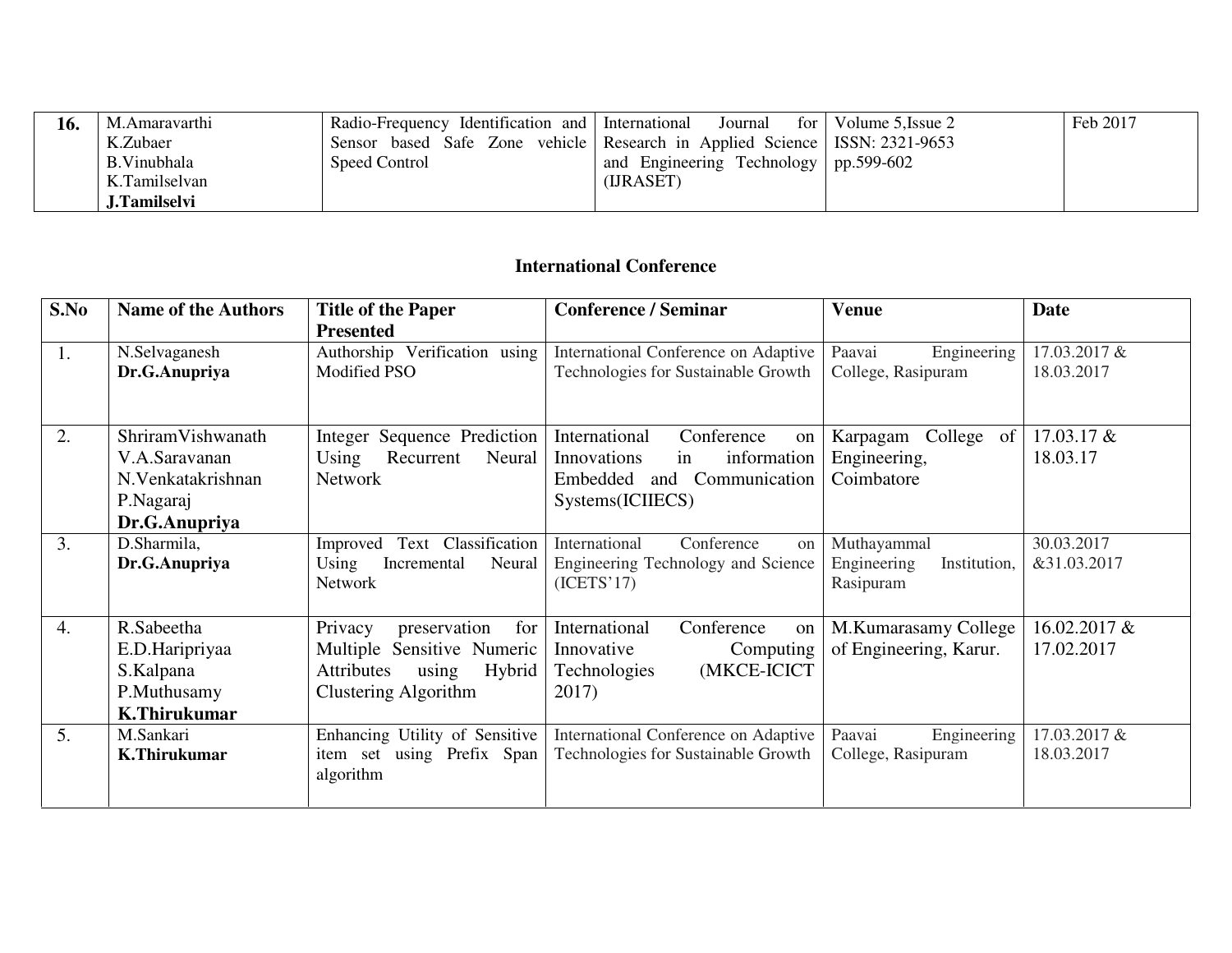| 6.  | M.Sankari<br><b>K.Thirukumar</b>                                            | Prefix Span Algorithm with<br>Pseudo Projection Technique<br>for Privacy Preservation                            | International<br>Conference<br>on<br>Engineering Technology and Science<br>(ICETS'17)                                                      | Muthayammal<br>Engineering<br>Institution,<br>Rasipuram                    | 30.03.2017 &<br>31.03.2017   |
|-----|-----------------------------------------------------------------------------|------------------------------------------------------------------------------------------------------------------|--------------------------------------------------------------------------------------------------------------------------------------------|----------------------------------------------------------------------------|------------------------------|
| 7.  | J.SelvaNithya<br>A.Brunda                                                   | Efficient Data<br>Sharing<br>An<br>Approach for Dynamic Group<br>in Cloud                                        | International<br>Conference<br>on<br>Trends in Engineering<br>Emerging<br>Science<br>Sustainable<br>and<br>Technology (ICETSST-2017)       | Erode<br>Sengunthar<br>Engineering<br>College,<br>Erode                    | 17.02.2017 &<br>18.02.2017   |
| 8.  | S.Kowsalya<br>T.Kiruthika<br>S.Shanmugapriya<br>M.Muthukrishnan<br>A.Brunda | Graphical<br>Captcha<br>for<br>Authentication                                                                    | International<br>Conference<br>on<br>Innovative<br>Computing<br>(MKCE-ICICT<br>Technologies<br>2017)                                       | M.Kumarasamy College<br>of Engineering, Karur.                             | 16.02.2017 &<br>17.02.2017   |
| 9.  | S.Abirami<br><b>J.Bhavithra</b>                                             | A Web Page Recommendation<br>using Naïve-Bayes Algorithm<br>in Hybrid Approach                                   | <b>IEEE</b> International Conference<br>on<br>Science<br>Technology<br>and<br>Management (ICSTEM'17)                                       | Kalaignar<br>Institute<br>of<br>Technology, Coimbatore                     | 03.03.2017 & 04.03.<br>2017  |
| 10. | C.Hemalatha<br><b>J.Bhavithra</b>                                           | Detecting Spam Mails using<br>Naïve<br>Improved<br><b>Bayes</b><br>Classifier                                    | International Conference on Recent<br>Trends in Engineering, Computers,<br>Information<br>Technology<br>and<br>Applications (TCRTECTTA-17) | <b>PSNA</b><br>College<br>of<br>Engineering<br>and<br>Technology, Dindigul | 22.03.2017                   |
| 11. | T.Bharani<br>N.Gobi                                                         | Mining Sentiment Extraction<br>based on Fine-Grained Opinion                                                     | <b>International Conference on Science</b><br><b>Technology and Management</b><br>(ICSTEM'17)                                              | Kalaignar<br>Institute<br>of<br>Technology, Coimbatore                     | 03.03.2017 & 04.03.<br>2017. |
| 12. | N.Sumathi<br>P.MuhilKaushik<br>R.Rajalakshmi<br>C.Dharani<br>R.Manojkumar   | An Efficient Fuzzy Logic<br>Content<br>Re-Ranking<br>for<br><b>Based Image Retrieval</b>                         | International<br>Conference<br>on<br>Innovative<br>Computing<br>(MKCE-ICICT<br>Technologies<br>2017)                                       | M.Kumarasamy College<br>of Engineering, Karur.                             | 16.02.2017 &<br>17.02.2017   |
| 13. | J.Kiruthika Devi<br>N.Sumathi                                               | <b>Image Retrieval Using Efficient</b><br>Manifold Ranking Model with<br>Multi-modal Distance Metric<br>Learning | International Conference on Recent<br>Trends in Engineering, Computers,<br>Information<br>Technology<br>and<br>Applications (TCRTECTTA-17) | <b>PSNA</b><br>College<br>of<br>Engineering<br>and<br>Technology, Dindigul | 22.03.2017                   |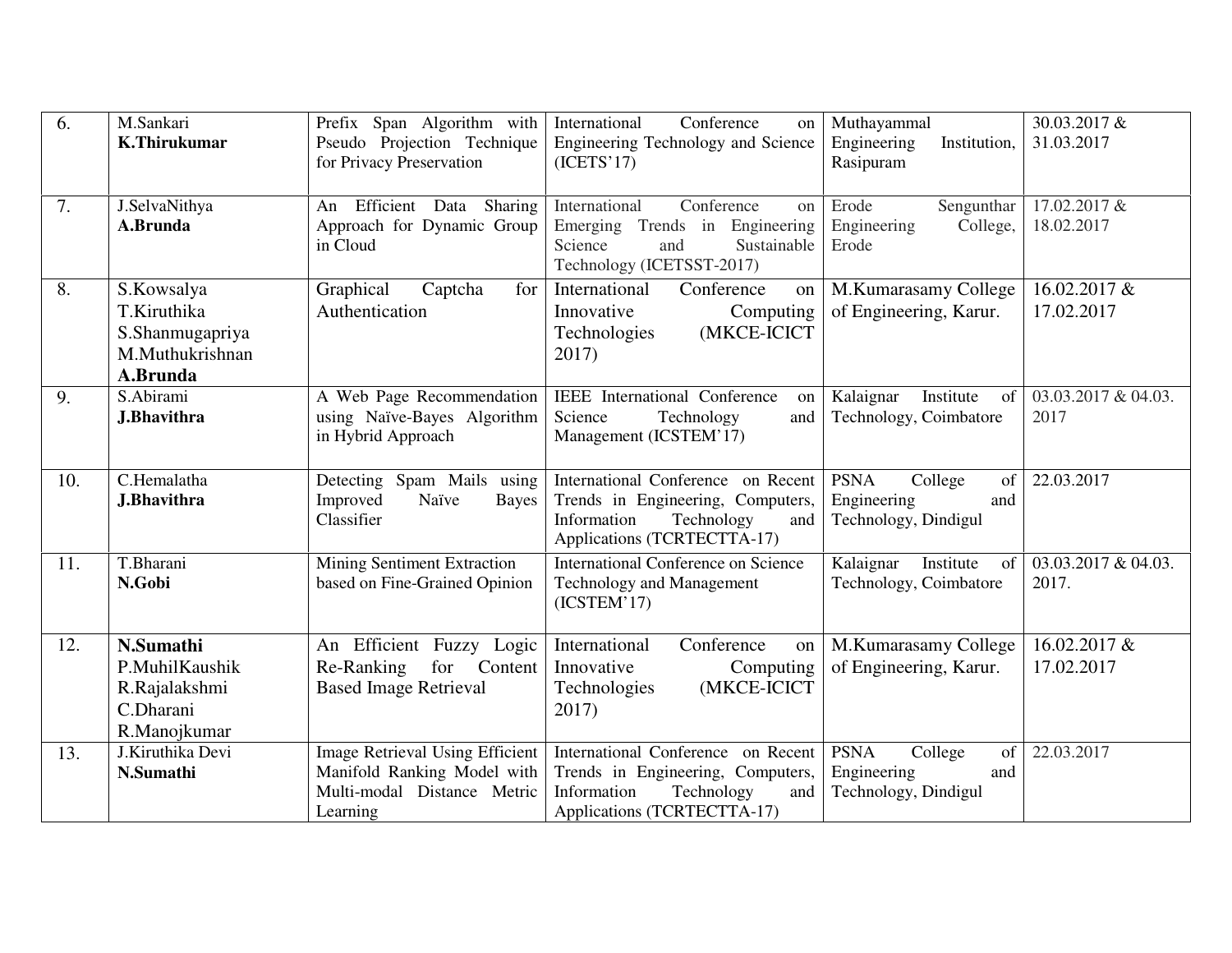| 14. | Ms.V.Priya          | Ensemble Based MR k- means            | International<br>Conference<br>on          | Pondicherry Engineering   | 25.08.2016   |
|-----|---------------------|---------------------------------------|--------------------------------------------|---------------------------|--------------|
|     | K.Umamaheshwari     | for Aspect based summarization        | Informatics and Analytics (ICIA16)         | College, Pondicherry      |              |
| 15. | <b>B.Suganya</b>    | Particle Swarm Optimization           | International<br>Conference<br>on          | Sengunthar<br>Erode       | 17.02.2017 & |
|     | V.Priya             | Based Feature Selection and           | Emerging Trends in Engineering             | College,<br>Engineering   | 18.02.2017   |
|     |                     | Summarization of Customer             | Science<br>Sustainable<br>and              | Erode                     |              |
| 16. |                     | Reviews<br>Brain Tumor Classification | Technology (ICETSST-2017)<br>International |                           | 16.02.2017 & |
|     | R.Manoj             |                                       | Conference<br>on                           | M.Kumarasamy College      |              |
|     | S.Swetha            | Using SVM and RVM                     | Innovative<br>Computing                    | of Engineering, Karur.    | 17.02.2017   |
|     | D.KArthikeyan       |                                       | Technologies<br>(MKCE-ICICT                |                           |              |
|     | S.Devandraprashanth |                                       | 2017)                                      |                           |              |
|     | R.Muralidharan      |                                       |                                            |                           |              |
| 17. | S.Aravindhu Ram     | Real<br>Time<br>Automation            | International<br>conference<br>on          | College<br>of<br>Karpagam | 17.03.2017 & |
|     | N. Siddharth        | System using ARDUINO                  | Information,<br>Innovations<br>in          | Engineering,              | 18.03.2017   |
|     | N. Manjula          |                                       | Embedded and Communication                 | Coimbatore.               |              |
|     | K. Rohan            |                                       | System(ICIIECS)                            |                           |              |
|     | <b>K.Srinivasan</b> |                                       |                                            |                           |              |
| 18. | P.Aruna             | of Lab<br>Automation<br>with          | International<br>Conference<br>on          | M.Kumarasamy College      | 16.02.2017 & |
|     | S.Sabeetha          | Attendance<br>Monitoring,             | Innovative<br>Computing                    | of Engineering, Karur.    | 17.02.2017   |
|     | N. Ramya            | Capturing<br>Screen<br>and            | Technologies<br>(MKCE-ICICT                |                           |              |
|     | S.Praveen Kumar     | Performance Analysis                  | 2017)                                      |                           |              |
|     | <b>K.Srinivasan</b> |                                       |                                            |                           |              |
| 19. | <b>J.Mano</b>       | Optimized ERP System by               | International<br>Conference<br>on          | M.Kumarasamy College      | 16.02.2017 & |
|     | V.Haripriya         | <b>Using Private Cloud</b>            | Computing<br>Innovative                    | of Engineering, Karur.    | 17.02.2017   |
|     | M.Vignesh           |                                       | (MKCE-ICICT<br>Technologies                |                           |              |
|     | N.Suganya           |                                       | 2017)                                      |                           |              |
|     | R.Nareshkumar       |                                       |                                            |                           |              |
| 20. | I.Kanzul Peer Wahab | Communication Services for            | International<br>Conference<br>on          | M.Kumarasamy College      | 16.02.2017 & |
|     | V.Pavithra          | the Hearing and Visually              | Innovative<br>Computing                    | of Engineering, Karur.    | 17.02.2017   |
|     | J.Dhanya            | <b>Impaired Community</b>             | (MKCE-ICICT<br>Technologies                |                           |              |
|     | S.Sabarish Sanjay   |                                       | 2017)                                      |                           |              |
|     | S.Kiruthika         |                                       |                                            |                           |              |
| 21. | V.Nagalakshmi       | Optimization Technique for            | International<br>Conference<br>on          | M.Kumarasamy College      | 16.02.2017 & |
|     | P.Menaka            | Watermarking the Relational           | Innovative<br>Computing                    | of Engineering, Karur.    | 17.02.2017   |
|     | M.Kanimozhi         | Data                                  | (MKCE-ICICT<br>Technologies                |                           |              |